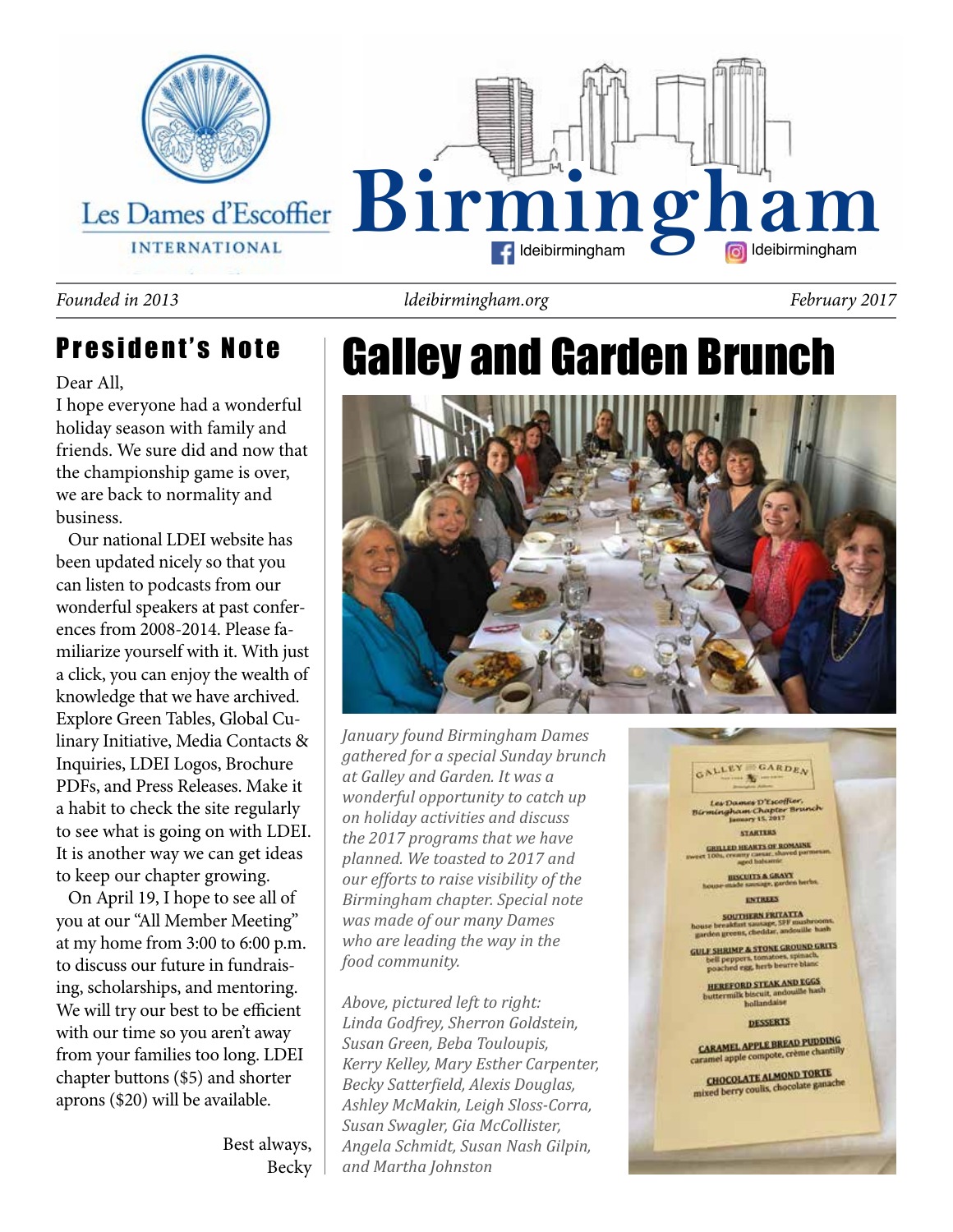### At the Table with Gia McCollister, VP Membership

To be in Gia McCollister's orbit is to constantly be ready for a life of sweet adventure. Born in Venezuela and travelling often, Gia spent time over the years in New York, London, Argentina, and Miami. In each city, she honed her skills in a variety of professional settings. "I am a self-taught baker but a professional sugar artist," she offers in her heady South American lilt. Her decorated cakes are a testament to the craft: rose blossoms the size of a baby's fist will melt on your tongue, peony petals seem to be spun out of nothing more than sighs and sugar, delicate pearlized scrollwork quietly glistens. Closed since March 2014, Gia's Cakes in Crestline Village was where brides' dreams became edible reality.

Since those Ladurée-green doors shut, McCollister has had the time to embark on a whole new set of adventures: becoming

an international grandmother; hopscotching the globe with her beloved husband, Porter; joining Les Dames d'Escoffier and taking on the important role of vice president, overseeing membership for the Birmingham chapter. She values her LDEI membership because "I want to give back to the community. I don't see the organization as merely a social club. I see it as an opportunity to help others, people who need a helping hand to move forward and be successful." Of our chapter, she adds, "LDEI Birmingham has an amazing group of intelligent, powerful, gracious, and visionary women ready to make a difference here."

Gia has a clear vision of what she wants for our group and how she plays a seminal role in achieving these goals: "I want all members existing and prospective—to really understand and embrace that being



### *By Christiana Roussel*

### Lunch at Feast & Forest in Downtown Birmingham



part of this organization is not just something you add to your resume. It's to understand that our main goal is to help other women in the food business while improving people's lives. It is about giving a little of our busy time to make a difference in our community."

Her eyes dance with all of the possibilities. Of how we can grow and impact women's lives here in Birmingham and beyond, she notes, "Women helping women is a powerful thing."

*On November 15, 2016, Dames Martha Johnston, Kathy Mezrano, Mary Clayton Carl, Gia McCollister, Katherine Cobbs, Linda Godfrey, Jan Gautro, Brooke Bell, and Rachel West met at Feast & Forest for lunch and group catch-up. They enjoyed fresh salads, soups, and sandwiches, and some wonderful baked treats, including an amazing apricot and rosemary tart.*

### Deb Wise

**Date of birth:** September 8, 1952 **Place of birth:** Sacramento, CA **College & professional school(s) attended/major or degree earned:**  The Culinary Institute of America, Hyde Park, NY, degree in baking and pastry arts

**Current position:** Recipe developer and tester at Time Inc. Food Studios

**How did you get your start?**  Baking and making desserts have always been my default for happy times, depression, celebration and sorrow, so when I decided to change careers it was a natural to get a degree in baking and pastry arts. My intention was to make my new career in a test kitchen, and thankfully, this happened.

**What do you want people to know about you?** I would love to join or start a supper club. **What do you like to do in your free time?** I'm an avid reader, always looking for a good book recommendation. I sew for my granddaughter. I was a golfer, but Alabama is too humid for me.

**If you could plan your last meal, what would it be?** Traditional wedge salad; wine, thyme, and mushroom slow-cooked short ribs; mashed potatoes; coconut cake with Swiss meringue icing **Bonus!** I've been married to Barry Wise for 15 years. We have three grown daughters and two grandchildren.



**What do you enjoy about your current position?** I love the variety of what I do. One day it may be developing cakes for *Southern Living* magazine and the next day it will be a 15-minute meal for Weight Watchers. I also love my work environment and the people I work with; everyone shares a desire to do our best for all of the brands we represent and create content for. **What does success look like to you?** Looking forward to going to work; my job feels more like

a creative outlet than labor.

# Meet Our New Members!

*Our chapter gained 10 new members in August 2016. Here, get to know five of them a little better. The remaining five will be featured in the next newsletter. Interviews by Christiana Roussel.*

# Tiffany Denson

**Date of birth:** September 14, 1973 **Place of birth:** Clearwater, FL **College & professional school(s) attended/major or degree earned:**  B.A. from Auburn University **Current position:** Founder and owner, T'Lish Dressings, Marinades, and Sauces **How did you get your start?**  I have always loved cooking and entertaining. When tough times hit financially, I used my love of

cooking (and a tried and true recipe) to launch my food brand. **What do you enjoy about your current position?** I enjoy the creat-



**What are you most passionate and enthusiastic about?** The passion that drives me day in and day out is the desire to truly taste the journey for which God has placed me. Each day is a gift and finding the eternal value in that day is what fuels my passion.

**Bonus!** Married to Rush Denson for 20 years. Children: Rush Jr, 16; Quinn, 12; Sadie, 21/2

ing of new products, testing them and developing recipes customers and the folks who work within the industry is always

around them. Talking with a highlight! don't like baking!

**What do you want people to know about you?** You will never catch me using a recipe unless I am baking, of course! Oh, but I really

*"True success to me is having the opportunity to take your accomplishment and experiences and use them to spur and encourage others in their own journey toward success."*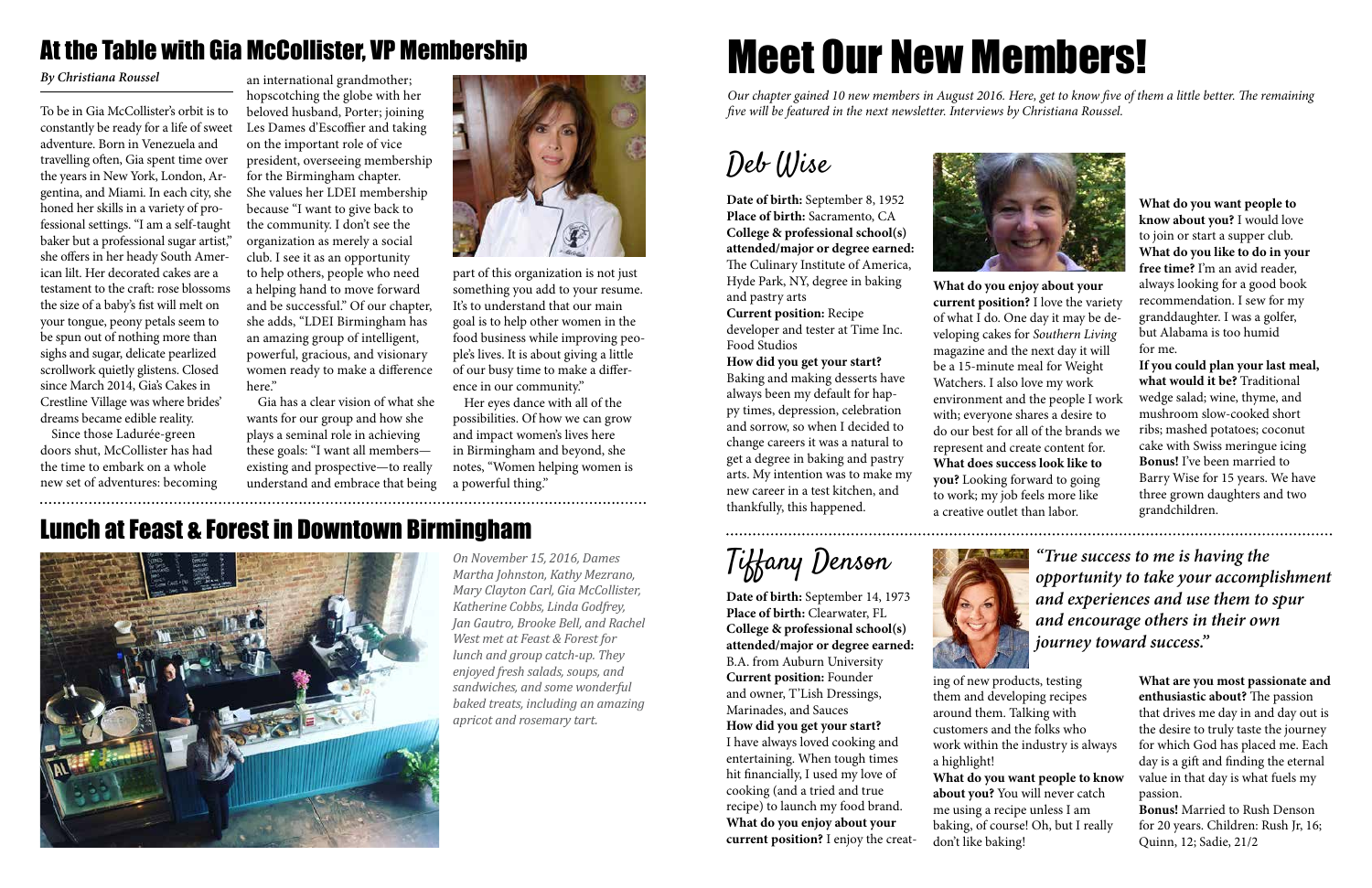# Ashley Tarver

**Date of birth:** October 12, 1983 **Place of birth:** Birmingham, AL **College & professional school(s) attended/major or degree earned:**  Rhodes College, B.A., Spanish language and literature; Oxford University: Oxford, England. Greek and Roman literature, art, history and philosophy and La Escuela Internacional de Cocina Mausi Sebess; Buenos Aires, Argentina. **Current position:** Founder and owner, Copper Pot Kitchen **How did you become interested in the restaurant/hospitality industry?** I was living in D.C. attending these awful prep classes for the LSAT. I was having much more fun cooking with friends. Law school went out the window and shortly after I moved to Buenos Aires to attend cooking school.



a care in the world, I would pack my bag and travel 'til the end of my days. I like dusty, gritty, market-haggling type travel. I've been to some amazing places and my list keeps growing. I'd have to say that preparing the bottle food for baby elephants in the Malaysian jungle then watching the elephants bathe in the river was probably one of the coolest experiences I'll ever have. **If you could plan your last meal, what would it be?** Brace yourself… my grandmother's twice baked potatoes, Kraft macaroni and cheese and my squash casserole. I might as well go out with a lot of cheese!

**How did you get your start?** I staged in two 3-Michelin starred restaurants in San Sebastian, Spain. It was brutal, but it didn't diminish my passion.

**What do you enjoy about your current position?** Three years ago, I started Copper Pot Kitchen infused olive oils. The coolest thing I do is manufacturing which fascinates me. I've learned more about corrugated boxes, wax formulation, the glass industry, and sourcing product than anyone would ever care to know. **What are you most passionate and enthusiastic about?** Travel. If I didn't have any obligations or

*"If I didn't have any obligations or a care in the world, I would pack my bag and travel 'til the end of my days."* 

# Laura Zapalowski

**Date of birth:** February 23, 1978 **Place of birth:** Nashville, TN **College & professional school(s) attended/major or degree earned:**  B.S. in nutrition/dietetics from Samford University; Culinary Arts Degree from the Institute of Culinary Education in New York City. **Current position:** Co-owner Homewood Gourmet, freelance food stylist

**How did you get your start?** My granddad owned a fast-casual restaurant and my mom worked for him in high school. She later made pies for a local barbecue restaurant in Birmingham. I always enjoyed watching them cook and inherited their love of food and cooking. I started out volunteering and later running Wednesday night dinners



enjoy what I do everyday and am able to provide for my children. I love making people happy and comfortable through food. Success to me is finding joy in my everyday tasks.

**What do you like to do in your free time?** I enjoy reading, swimming laps, and spending time with my kids.

**If you had one week free of all obligations and \$5000, where would you go and what would you do?** I would love to go on a self-guided

tour through Cajun country (Louisiana) and the Boudin trail. I would try all of the different types of boudin sausage and boudin products along the way. I think I could eat a lot of boudin with \$5000! **Bonus!** I am married to Chris Zapalowski and we have 2 children, Ellis, 8-year-old boy, and Liza, 4-year-old girl.

at several churches in Birmingham. That was my first taste of cooking for and serving a large group of people.

**What do you enjoy about your current position?** I currently coown a fast-casual restaurant with my husband and am also a freelance food stylist. I love having the flexibility to do both jobs. At the restaurant I enjoy creating new menu items and keeping things organized. I also love the creativity that the freelance jobs offer. **What does success look like to you?** I feel successful in that I

Sonthe Burge

**Date of birth:** December 21, 1957 **Place of birth:** Pensacola, FL **College & professional school(s) attended/major or degree earned:**  B.S. in food science and human nutrition from the University of Florida; M.S. in allied health services from University of North Florida. **Current position:** Registered dietitian and licensed nutritionist **How did you become interested in the restaurant/hospitality industry?** I am the daughter of a pharmacist and granddaughter of Greek immigrants in the grocery and restaurant business. I learned the joy of hospitality at a young age from my parents and grandparents. My mother loved to entertain guests in our home. Mom let me help her prepare wonderful Greek appetizers and desserts. During



the College of Agriculture. My dad was supportive but his favorite joke is that I started in pharmacy and graduated a farmer. I wish I had paid more attention in my Agriculture and farming classes. Farming is important and something I am very interested in.

**What do you want people to know about you?** I want people to know that I am not the food police. When people hear I am a dietitian nutritionist they feel the need to tell me about their favorite superfood, diet or secret food confession. This is odd because I don't believe in super foods, diets or would never want anyone to feel guilty about something they ate.

**What are you most passionate and enthusiastic about?** Becoming Yiayia!! (Greek for grandmother).

my teenage years, I worked at my dad's drug store. Working at the drug store inspired me to be a pharmacist. I started college as a chemistry and pharmacy major. During my sophomore year of college I took Introduction to Nutrition as an elective. I had no idea the class would change my life. After learning about nutrition and the relationship to food and wellness, I decided I would rather help individuals stay well by eating right instead of giving them pills when they are sick. I started my junior year of college at UF as a food science and nutrition major in

Events Calendar

### Book Club

### *By Martha Johnston*

*Kitchens of the Great Midwest,*  J. Ryan Stadal's debut novel, was chosen by our LDEI Book Club for the November 2016 meeting. Many connected to the cultural heritage, exposure to a variety of foods and their history, as well as the entrepreneurship tract the author developed through the main character, Eva. The discussion centered on Midwest foodways, and male versus female character development. Since the book is ultimately about being true to your own "food roots," attendees shared some of their family favorites including White Bean Soup with Andouille and Collards, Hatch Chile Dip, and Peanut Butter Bars featured in the novel.

| Monday,               | 6 p.m.   | Book Club: Yes, Chef                            |
|-----------------------|----------|-------------------------------------------------|
| February 13           |          | by Marcus Samuelsson                            |
|                       |          | at Jan Gautro's home                            |
|                       |          | 224 Oakmont Road, 35244                         |
| Sunday,               | 3 p.m.   | Member meeting (mandatory)                      |
| February 19           |          | Satterfield's restaurant                        |
|                       |          | 3161 Cahaba Heights Road, 35243                 |
| Wednesday,            | 11 a.m.  | Lunch at WE Café                                |
| March 15              |          | 1229 Cotton Avenue SW                           |
|                       |          | (park and enter in the back)                    |
| Sunday,               | Time TBD | Tour and picnic,                                |
| April 9               |          | Birmingham Botanical Gardens                    |
| Saturday,<br>April 22 | Time TBD | 12th Annual Gumbo Gala judging<br>Sloss Furnace |